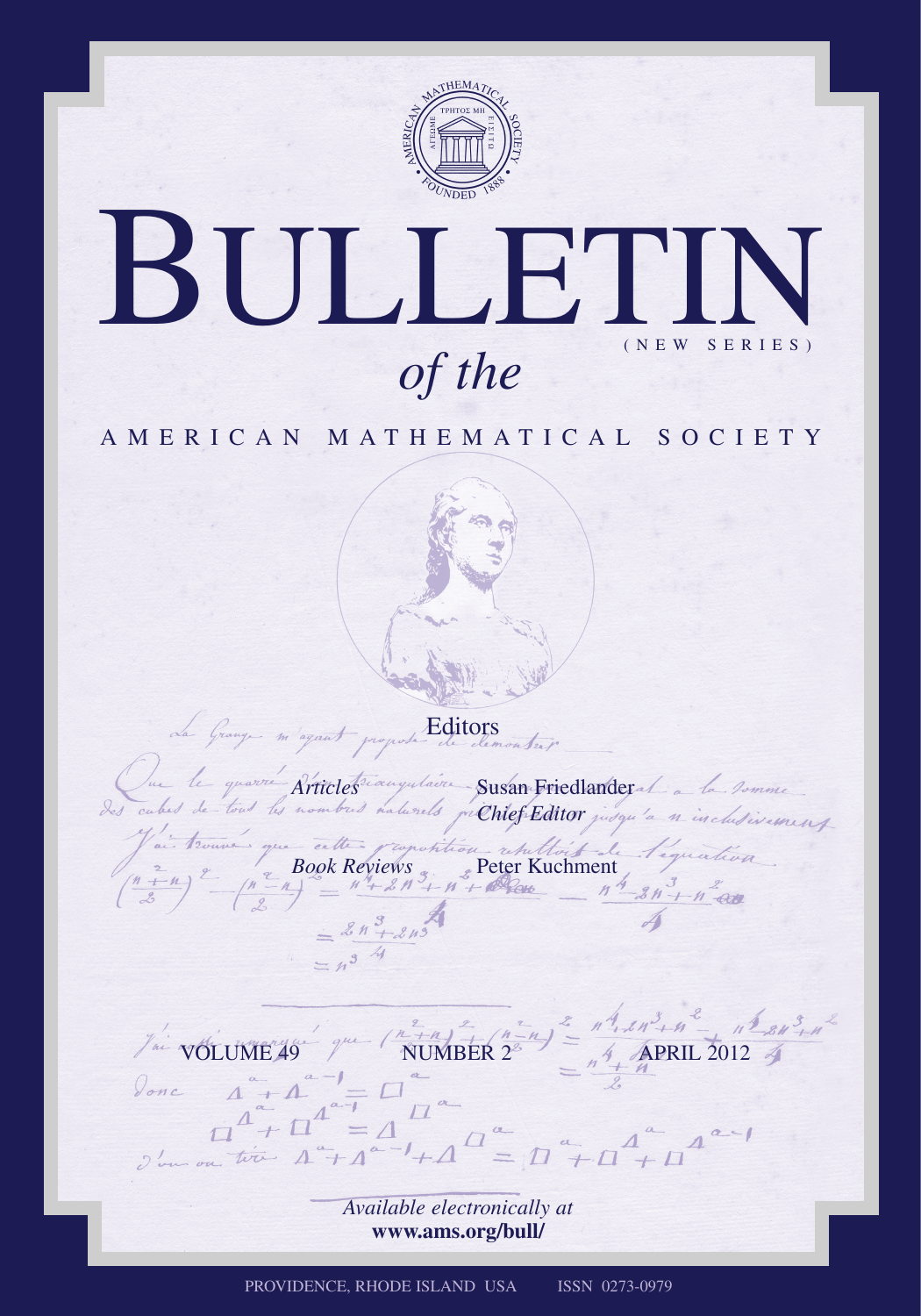### **Bulletin (New Series) of the American Mathematical Society**

The Bulletin publishes expository articles on contemporary mathematical research written in a way that gives insight to mathematicians who may not be experts in the particular topic. The Bulletin publishes, by invitation only, reviews of selected books in mathematics and short articles in the "Mathematical Perspectives" section.

**Submission information.** See **Information for Authors** at the end of this issue.

**Publisher Item Identifier.** The Publisher Item Identifier (PII) appears at the top of the first page of each article published in this journal. This alphanumeric string of characters uniquely identifies each article and can be used for future cataloging, searching, and electronic retrieval.

**Postings to the AMS website.** Articles are posted to the AMS website individually after proof is returned from authors and before appearing in an issue.

**Subscription information.** Bulletin (New Series) of the American Mathematical Society is published quarterly. The Bulletin is also accessible electronically, starting with the January 1992 issue, from www.ams.org/journals/. For paper delivery, subscription prices for Volume 49 (2012) are US\$498 list, US\$398.40 institutional member, US\$298.80 individual member, US\$448.20 corporate member. The subscription price for members is included in the annual dues. Subscription renewals are subject to late fees. See www.ams.org/journal-faq for more journal subscription information. Subscribers outside the United States and India must pay a postage surcharge of US\$8; subscribers in India must pay a postage surcharge of US\$15. Expedited delivery to destinations in North America is US\$12; elsewhere US\$41.

**Back number information.** For back issues see www.ams.org/bookstore/.

Subscriptions and orders should be addressed to the American Mathematical Society, P.O. Box 845904, Boston, MA 02284-5904 USA. All orders must be accompanied by payment. Other correspondence should be addressed to the American Mathematical Society, 201 Charles Street, Providence, RI 02904-2294 USA.

**Copying and reprinting.** Material in this journal may be reproduced by any means for educational and scientific purposes without fee or permission with the exception of reproduction by services that collect fees for delivery of documents and provided that the customary acknowledgment of the source is given. This consent does not extend to other kinds of copying for general distribution, for advertising or promotional purposes, or for resale. Requests for permission for commercial use of material should be addressed to the Acquisitions Department, American Mathematical Society, 201 Charles Street, Providence, RI 02904-2294 USA. Requests can also be made by email to reprint-permission@ams.org.

Excluded from these provisions is material in articles for which the author holds copyright. In such cases, requests for permission to use or reprint should be addressed directly to the author(s). (Copyright ownership is indicated in the notice in the lower right-hand corner of the first page of each article.)

Contents<sup>®</sup>/Physical, Chemical & Earth Sciences. This journal is archived in Portico.

Printed in the United States of America.

<sup>∞</sup> The paper used in this journal is acid-free and falls within

the guidelines established to ensure permanence and durability.

10 9 8 7 6 5 4 3 2 1 17 16 15 14 13 12

Bulletin (New Series) of the American Mathematical Society (0273-0979) is published quarterly by the American Mathematical Society at 201 Charles Street, Providence, RI 02904-2294 USA. Periodicals postage is paid at Providence, Rhode Island, and additional mailing offices. POSTMASTER: Send address changes to Bulletin, American Mathematical Society, 201 Charles Street, Providence, RI 02904- 2294 USA.

<sup>© 2012</sup> American Mathematical Society. All rights reserved.

This journal is indexed in *Mathematical Reviews*, *Science Citation Index*<sup>®</sup>, *Science Citation* 

 $Index^{TM}-Expanded, ISI$  Alerting Services<sup>SM</sup>, CompuMath Citation Index<sup>®</sup>, and Current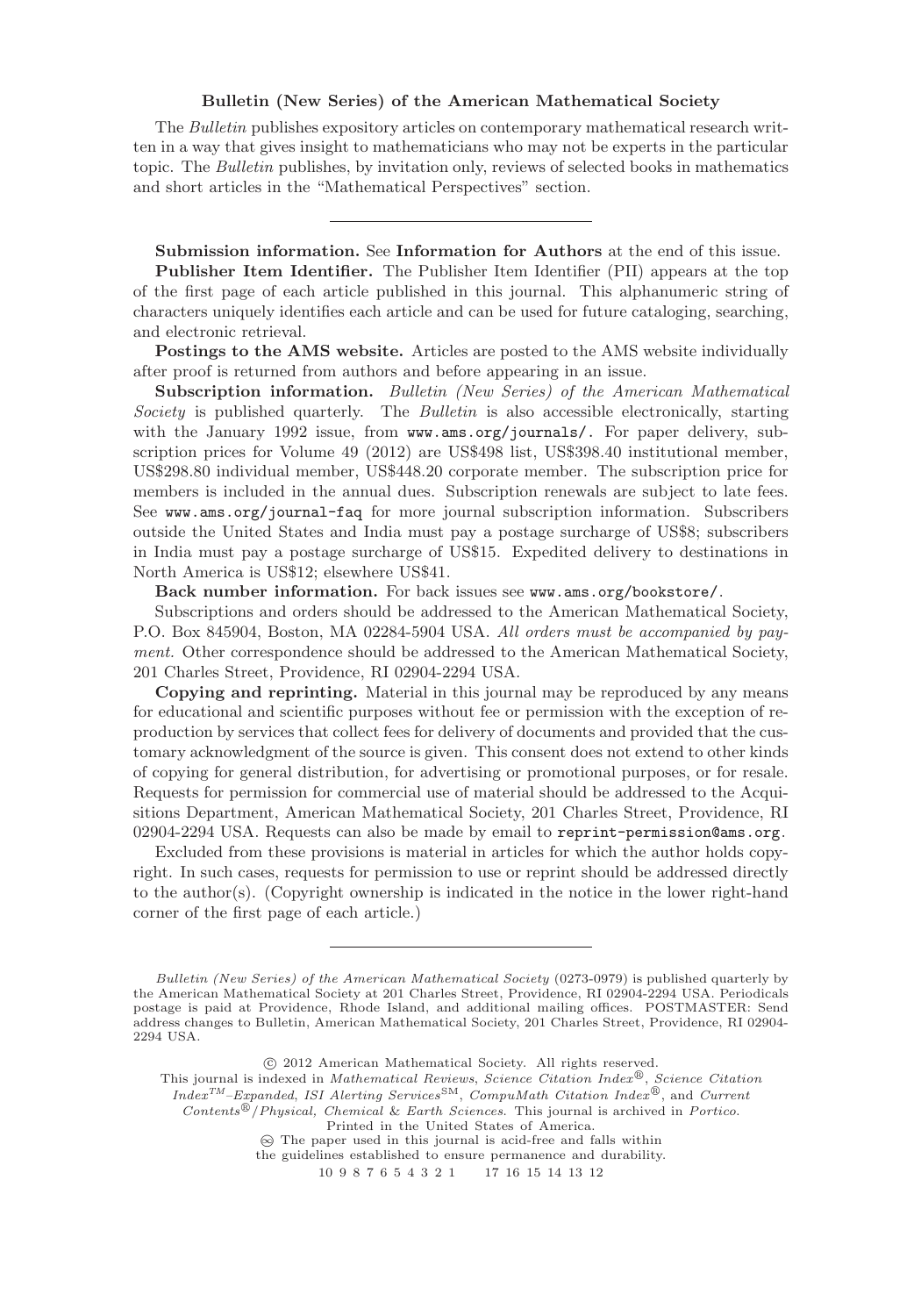# BULLETIN OF THE AMERICAN MATHEMATICAL SOCIETY **CONTENTS**

Vol. 49, No. 2 April 2012

## ARTICLES

| <b>Roger Howe and Soo Teck Lee, Why should the Littlewood-Richardson</b>                              |     |
|-------------------------------------------------------------------------------------------------------|-----|
|                                                                                                       | 187 |
|                                                                                                       |     |
| Barry Mazur, About Hermann Weyl's "Ramifications, old and new, of the                                 |     |
| eigenvalue problem" $\dots\dots\dots\dots\dots\dots\dots\dots\dots\dots\dots\dots\dots\dots\dots$ 325 |     |

## MATHEMATICAL PERSPECTIVES

| <b>Gerald L. Alexanderson, About the cover: Sophie Germain and a problem</b> |       |
|------------------------------------------------------------------------------|-------|
|                                                                              |       |
|                                                                              | - 333 |

## BOOK REVIEWS

| <b>Timothy Porter</b> (Reviewer), Homotopy quantum field theory, by Vladimir |  |  |     |
|------------------------------------------------------------------------------|--|--|-----|
|                                                                              |  |  | 337 |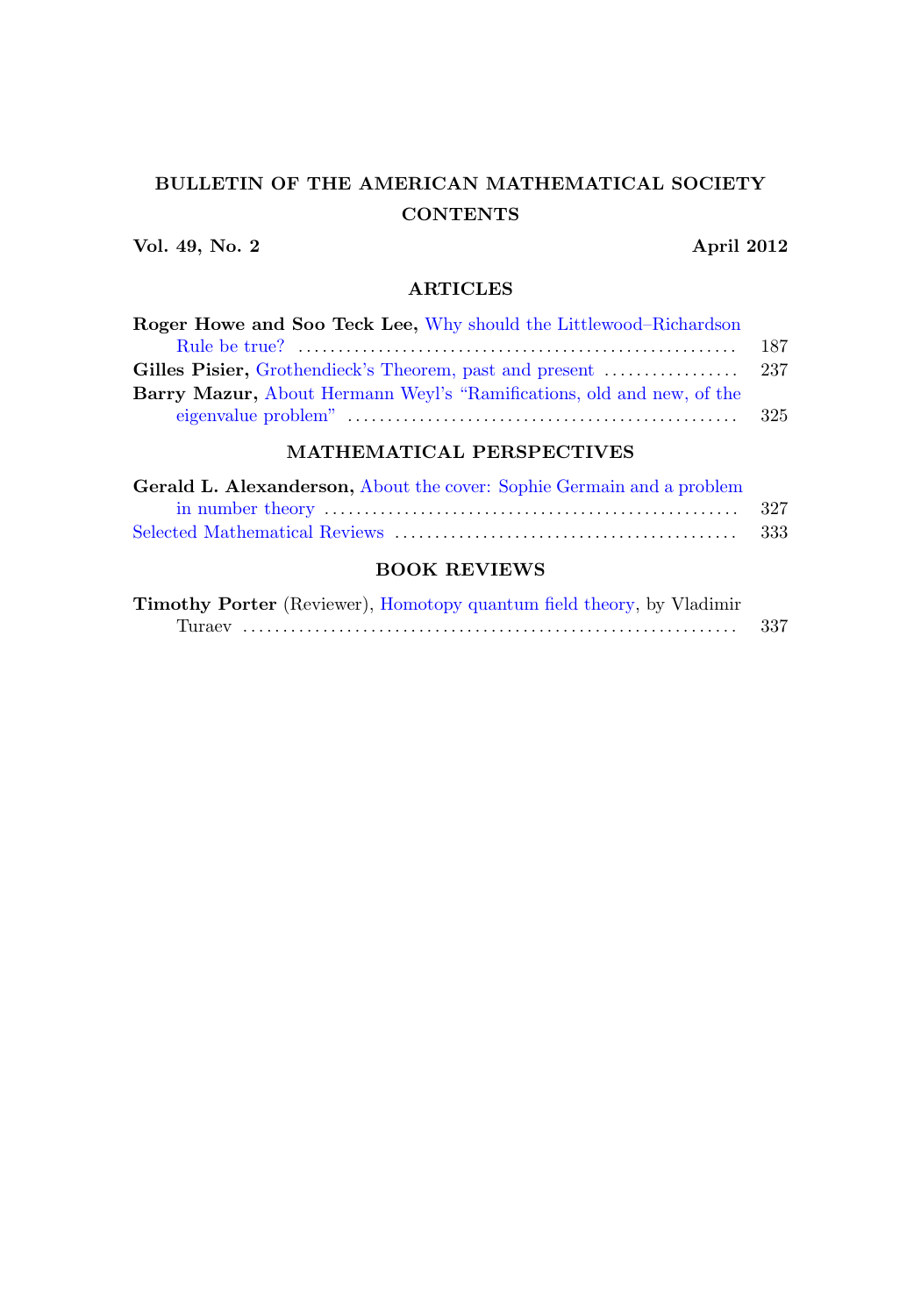### **Editorial Board for Articles**

David J. Benson Daniel S. Freed Edward Frenkel Susan Friedlander, Chair Mark Goresky Andrew J. Granville Bryna R. Kra

Gregory F. Lawler Barry Mazur Paul H. Rabinowitz Andrew A. Ranicki Christoph M. Thiele Yuri Tschinkel Michael Wolf

### **Editorial Board for Book Reviews**

Jonathan L. Alperin Evans M. Harrell Lisa Jeffrey Steven G. Krantz

Peter Kuchment, Chair Ken Ono Philip E. Protter

## **Consultants to the Editors**

Gerald L. Alexanderson Jane Kister

**Chief Editor:** Susan Friedlander

#### **Editorial Information**

Information on the backlog for this journal can be found on the AMS website starting from http://www.ams.org/bull.

In an effort to make articles available as quickly as possible, articles are posted to the AMS website individually after proof is returned from authors and before appearing in an issue.

A Consent to Publish is required before a paper will be published in this journal. After a paper is accepted for publication, the Providence office will send a Consent to Publish form to all authors of the paper. By submitting a paper to this journal, authors certify that the results have not been submitted to nor are they under consideration for publication by another journal, conference proceedings, or similar publication.

### **Information for Authors**

The Bulletin publishes expository articles on contemporary mathematical research written in a way that gives insight to mathematicians who may not be experts in the particular topic. The first page must consist of a short *descriptive title*, followed by an *abstract* that summarizes the article in language suitable for mathematicians in the general area. The descriptive title should be short but informative; useless or vague phrases such as "some remarks about" or "concerning" should be avoided. The *abstract* should be a brief technical description of the new material.

A well-written expository article will include motivating problems and examples, some indication of the historical development of the subject, and of course the results and open problems that make it an interesting and exciting area of mathematics. In most cases proofs should be at most briefly sketched, and there should be a good bibliography whose main aim is to help those wishing to pursue the subject further. Articles reporting on recent mathematical research should include an introductory section addressed to nonexperts describing the motivation, background, and significance of the results announced. Following the statement of results, there should be a sketch of proofs that may be addressed to experts, including elements of the proof which are novel. References should be given so that an interested reader can find the details.

Each paper should include a footnote with the 2010 Mathematics Subject Classification representing the primary and secondary subjects of the article. The classifications are accessible from www.ams.org/msc/. The Mathematics Subject Classification footnote may be followed by a list of key words and phrases describing the subject matter of the article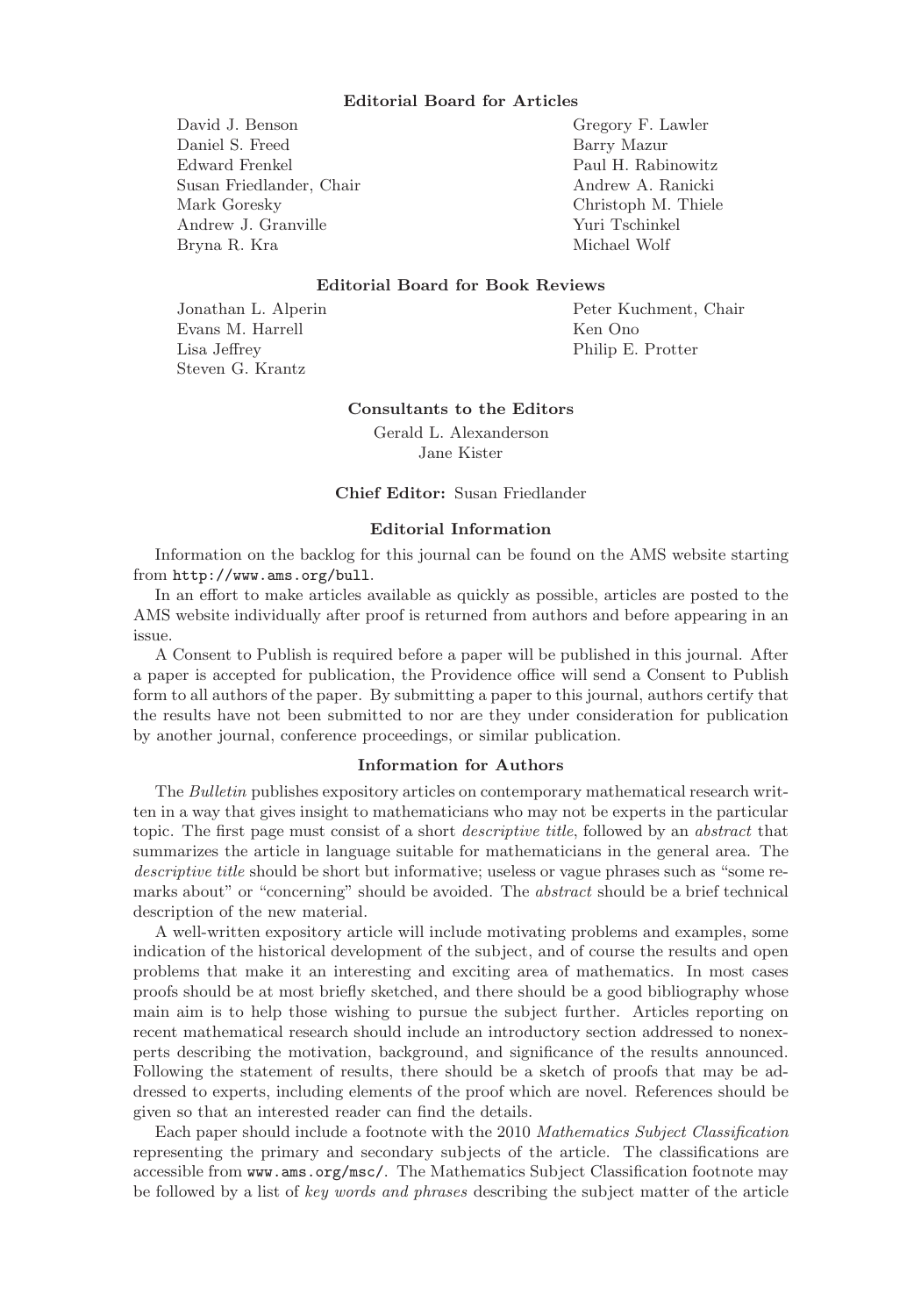and taken from it. Journal abbreviations used in bibliographies are listed in the latest Mathematical Reviews annual index. The series abbreviations are also accessible from www.ams.org/msnhtml/serials.pdf. To help in preparing and verifying references, the AMS offers MR Lookup, a Reference Tool for Linking, at www.ams.org/mrlookup/. When the manuscript is submitted, authors should supply the Editor with electronic addresses if available.

Mathematicians giving AMS lectures (Gibbs Lectures, Colloquium Lectures, and Progress in Mathematics Lectures) or invited hour addresses at meetings of the Society are encouraged to write up their lectures using the guidelines for expository articles described above. Submissions will be reviewed by the Editorial Board for Articles, and authors will be notified of its decision.

Book Reviews are by invitation only. The first page must include the title of the book being reviewed; the name(s) of the author(s); publisher; city of publication; year of publication; number of pages, including front matter; price if known; and ISBN. There should also be a footnote with the 2010 Mathematics Subject Classification representing the primary and secondary subjects of the book under review. The classifications are accessible from www.ams.org/msc/. To help in preparing and verifying references, the AMS offers MR Lookup, a Reference Tool for Linking, at www.ams.org/mrlookup/.

**Initial submission.** Authors of articles may submit manuscripts for consideration as PDF files at http://www.ams.org/peer-review/submission.pl. Manuscripts must be a single file with images embedded. Authors will have a chance to view the manuscript and data entered before releasing the manuscript into the system. Two-digit 2010 Mathematics Subject Classification numbers are included in a pull-down menu; classifications are accessible from http://www.ams.org/msc/. Complete author instructions are available at the site.

Authors who cannot supply a PDF file may submit a paper copy of their manuscript to Bulletin/Peer-Review Manuscript Submissions, 201 Charles Street, Providence, RI 02904- 2294 USA. These submissions will be scanned into a PDF file and entered by AMS staff into the peer-review system. All the data required in the submission form must be provided to avoid delays in posting the manuscript.

The Bulletin Chief Editor will be notified as new submissions arrive. The Editor will collect these submissions and assign them to subject area specialists. Queries concerning the status of submissions could be sent to the Editor at amsb@usc.edu.

**Electronically prepared manuscripts.** The AMS encourages electronically prepared manuscripts, with a strong preference for  $A_{\mathcal{M}}S$ -L<sup>A</sup>T<sub>E</sub>X. To this end, the Society has prepared  $A_{\mathcal{M}}S$ -L<sup>A</sup>T<sub>E</sub>X author packages for each AMS publication. Author packages include instructions for preparing electronic manuscripts, the AMS Author Handbook, samples, and a style file that generates the particular design specifications of that publication series. Articles properly prepared using the  $\mathcal{A}_{\mathcal{A}}$  style file and the \label and \ref commands automatically enable extensive intra-document linking to the bibliography and other elements of the article for searching electronically on the Web. Because linking must often be added manually to electronically prepared manuscripts in other forms of  $T_{F}X$ , using  $A_{M}S$ -L<sup>A</sup>T<sub>E</sub>X also reduces the amount of technical intervention once the files are received by the AMS. This results in fewer errors in processing and saves the author proofreading time.  $A_{\mathcal{M}}S$ -L<sup>A</sup>T<sub>E</sub>X papers also move more efficiently through the production stream, helping to minimize publishing costs.

 $A_{\mathcal{M}}\mathcal{S}\text{-ETr}[X]$  is the highly preferred format of T<sub>E</sub>X, but author packages are also available in  $A_{\mathcal{M}}S$ -T<sub>E</sub>X. Those authors who make use of these style files from the beginning of the writing process will further reduce their own efforts. Manuscripts prepared electronically in LATEX or plain TEX are normally not acceptable due to the high amount of technical time required to insure that the file will run properly through the AMS in-house production system. LAT<sub>EX</sub> users will find that  $A_{\mathcal{M}}S$ -LAT<sub>EX</sub> is the same as LAT<sub>EX</sub> with additional commands to simplify the typesetting of mathematics, and users of plain T<sub>EX</sub> should have the foundation for learning  $A_{\mathcal{M}}S$ -L<sup>A</sup>T<sub>E</sub>X.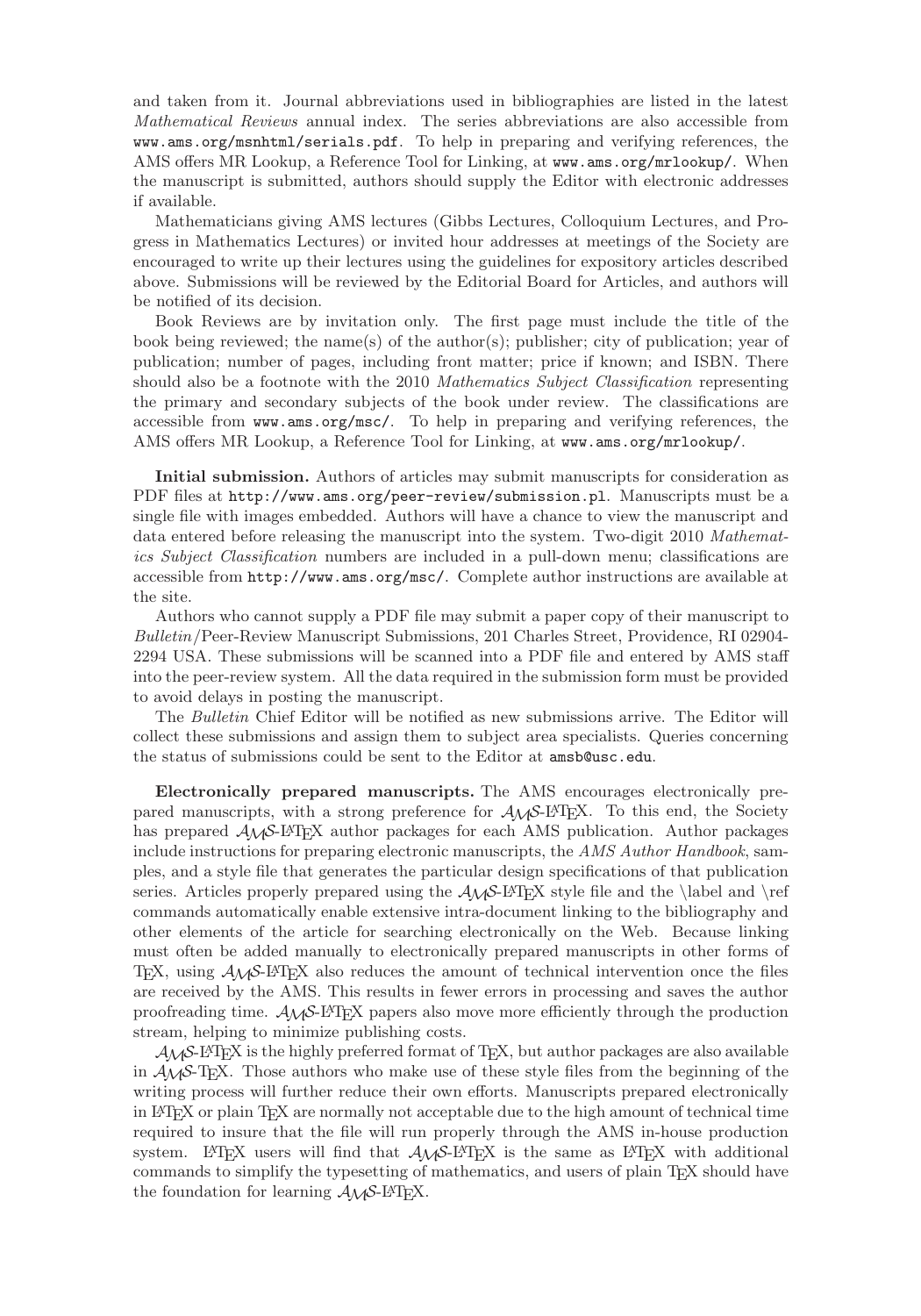Authors may retrieve an author package for the *Bulletin of the AMS* from www.ams. org/bull/bullauthorpac.html or via FTP to ftp.ams.org (login as anonymous, enter your complete email address as password, and type cd pub/author-info). The AMS Author Handbook and the Instruction Manual are available in PDF format from the author package link. The author package can also be obtained free of charge by sending email to tech-support@ams.org or from the Publication Division, American Mathematical Society, 201 Charles Street, Providence, RI 02904-2294 USA. When requesting an author package, please specify  $A_{\mathcal{M}}\mathcal{S}\text{-}F_{\mathcal{E}}\mathcal{X}$  or  $A_{\mathcal{M}}\mathcal{S}\text{-}F_{\mathcal{E}}\mathcal{X}$  and the publication in which your paper will appear. Please be sure to include your complete email address.

After acceptance. The source files for the final version of the electronic manuscript should be sent to the Providence office immediately after the paper has been accepted for publication. Authors should indicate if the paper has been prepared using  $\mathcal{A}\mathcal{A}\mathcal{S}\text{-}E\text{T}F\text{X}$ or AMS-TEX. Electronically prepared manuscripts can be submitted via the Web at www.ams.org/submit-book-journal/, sent via email to pub-submit@ams.org, or sent on CD to the Electronic Prepress Department, American Mathematical Society, 201 Charles Street, Providence, RI 02904-2294 USA. When sending a manuscript electronically via email or CD, please be sure to include a message indicating in which publication the paper has been accepted. No corrections will be accepted electronically. Authors must mark changes on their proof copies and return them to the Providence office. Complete instructions on how to send files are included in the author package.

The final file of an accepted article should also be sent by email to both bulletin@math. uic.edu and susan@math.northwestern.edu.

**Electronic graphics.** Comprehensive instructions on preparing graphics are available from www.ams.org/authors/journals.html. A few of the major requirements are given here.

Submit files for graphics as EPS (Encapsulated PostScript) files. This includes graphics originated via a graphics application as well as scanned photographs or other computergenerated images. If this is not possible, TIFF files are acceptable as long as they can be opened in Adobe Photoshop or Illustrator.

Authors using graphics packages for the creation of electronic art should avoid the use of any lines thinner than 0.5 points in width. Many graphics packages allow the user to specify a "hairline" for a very thin line. Hairlines often look acceptable when proofed on a typical laser printer. However, when produced on a high-resolution laser imagesetter, hairlines become nearly invisible and will be lost entirely in the final printing process.

Screens should be set to values between 15% and 85%. Screens which fall outside of this range are too light or too dark to print correctly. Variations of screens within a graphic should be no less than 10%.

**AMS policy on making changes to articles after posting.** Articles are posted to the AMS website individually after proof is returned from authors and before appearing in an issue. To preserve the integrity of electronically published articles, once an article is individually posted to the AMS website but not yet in an issue, changes cannot be made in place in the paper. However, an "Added after posting" section may be added to the paper right before the References when there is a critical error in the content of the paper. The "Added after posting" section gives the author an opportunity to correct this type of critical error before the article is put into an issue for printing and before it is then reposted with the issue. The "Added after posting" section remains a permanent part of the paper. The AMS does not keep author-related information such as affiliation, current address, and email address up to date after a paper is initially posted.

Once the article is assigned to an issue, even if the issue has not yet been posted to the AMS website, corrections may be made to the paper only by submitting a traditional errata to the Editor. The errata will appear in a future print issue and will link back and forth on the Web to the original article online.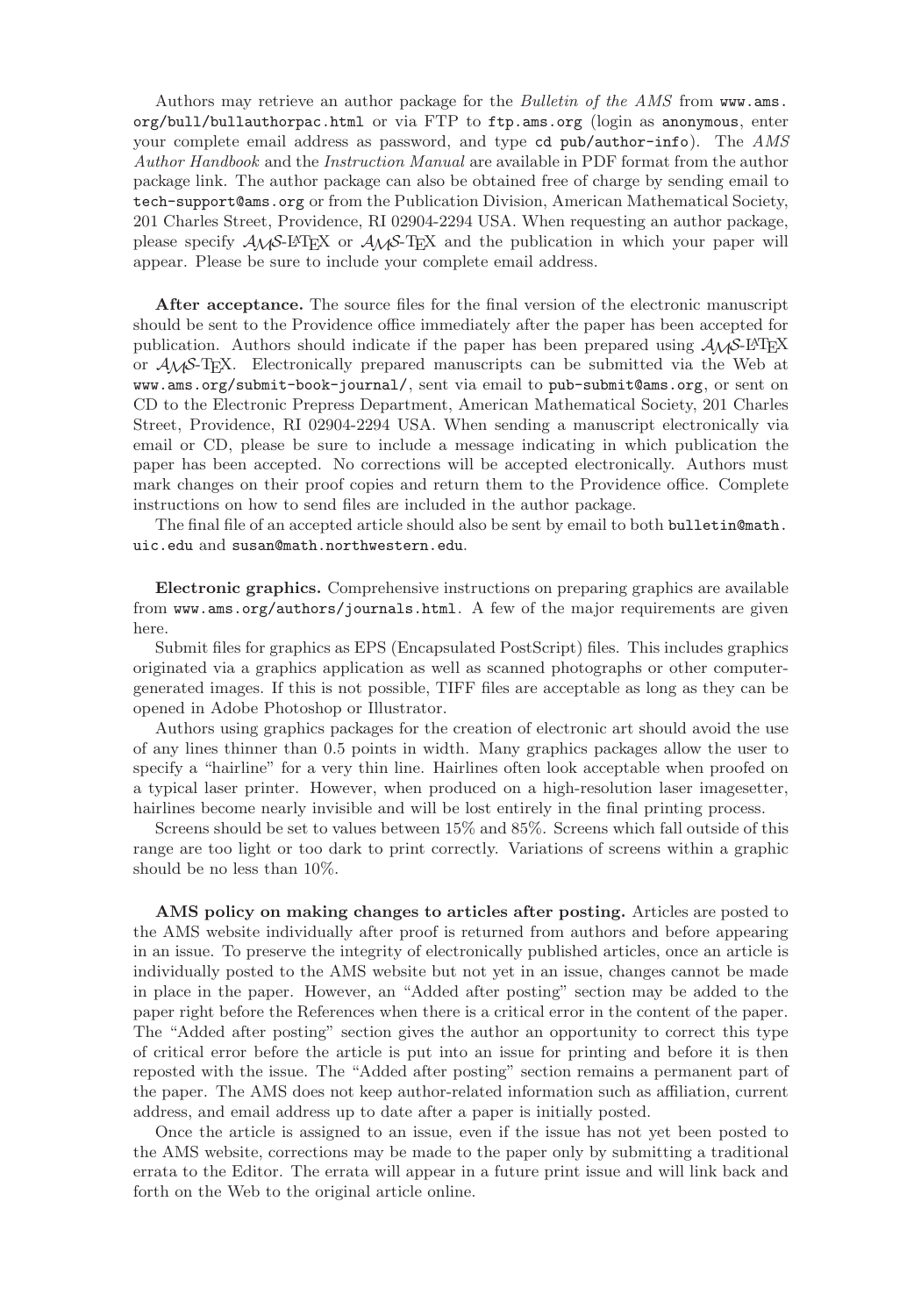**Secure manuscript tracking on the Web.** Authors can track their manuscripts through the AMS journal production process using the personal AMS ID and Article ID printed in the upper right-hand corner of the Consent to Publish form sent to each author who publishes in AMS journals. Access to the tracking system is available from www.ams.org/mstrack/. An explanation of each production step is provided on the Web through links from the manuscript tracking screen. Questions may be sent to bull-query@ams.org.

**Inquiries.** Any inquiries concerning a paper that has been accepted for publication that cannot be answered via the manuscript tracking system mentioned above should be sent to bull-query@ams.org or directly to the Electronic Prepress Department, American Mathematical Society, 201 Charles Street, Providence, RI 02904-2294 USA.